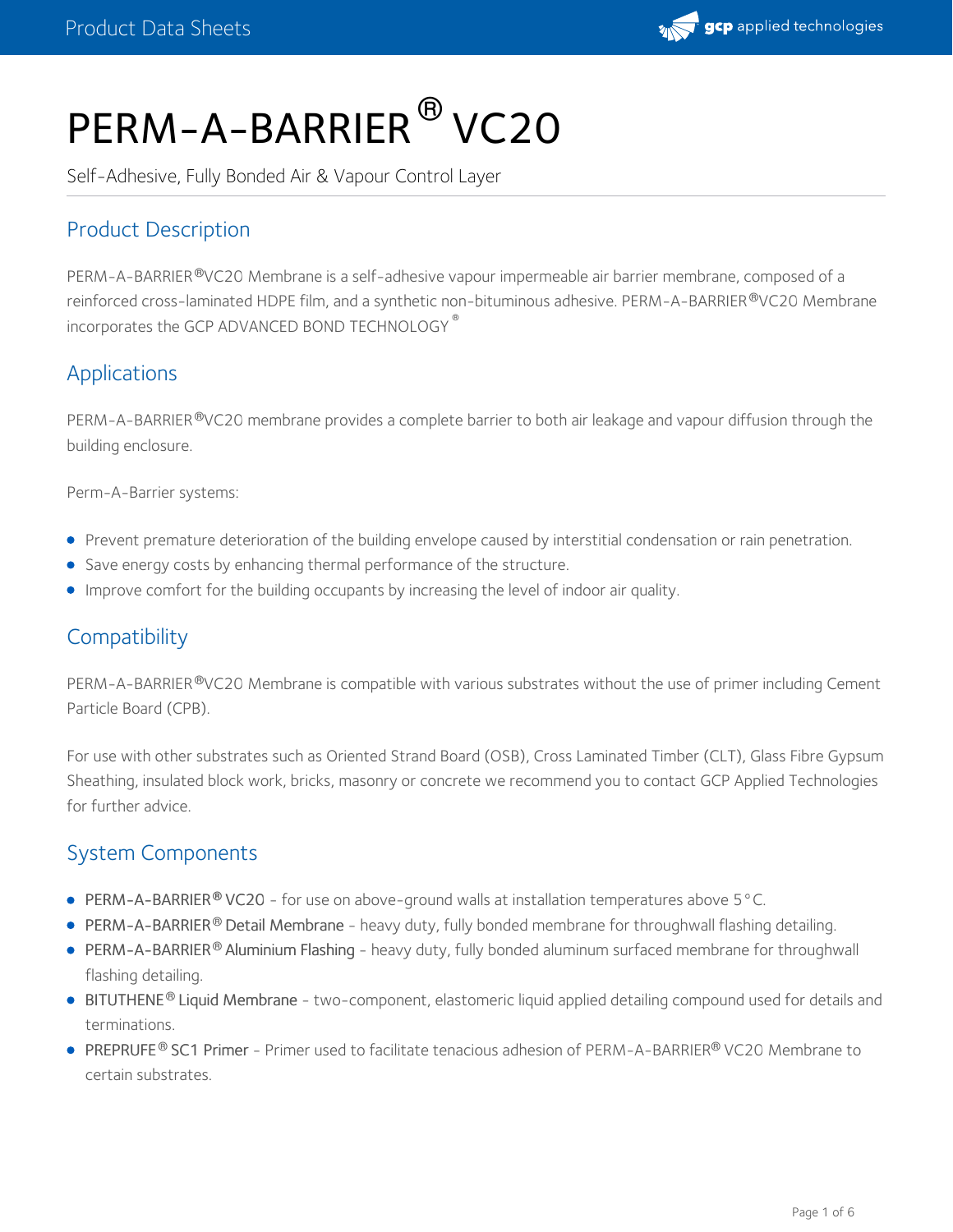# Advantages

- Fully Bonded to the substrate to protect from the elements.
- Resists Wind Loads During construction phase.
- Energy Efficiency Substantially reduces energy consumption through airtight construction.
- Durability Building lifetime protection.
- Ease of Application Lightweight, flexible and easy to install.
- Prevents Water Migration Between substrate and membrane.
- Reaction to fire (Euroclass) D



### Declared values according to EN 13984:2004 +A1:2006

| Property                                                          | Declared Value                                              |
|-------------------------------------------------------------------|-------------------------------------------------------------|
| Water tightness to liquid water                                   | Pass                                                        |
| Resistance to impact (mm)                                         | <b>NPD</b>                                                  |
| Durability of water vapour transmission against artificial ageing | Pass                                                        |
| Durability of tensile properties against alkali                   | NPD <sup>3</sup>                                            |
| Resistance to tearing (Nail Shank - unreinforced sheets) (N)      | Long <sup>1</sup> $\geq$ 70<br>Trans <sup>2</sup> $\geq$ 70 |
| Joint strength (N/50mm)                                           | >120                                                        |
| Water vapour transmission                                         | 450000 ± 30%                                                |
| $\mu$ value ( $\mu$ = SD/d) SD value (m)                          | $185 \pm 30\%$                                              |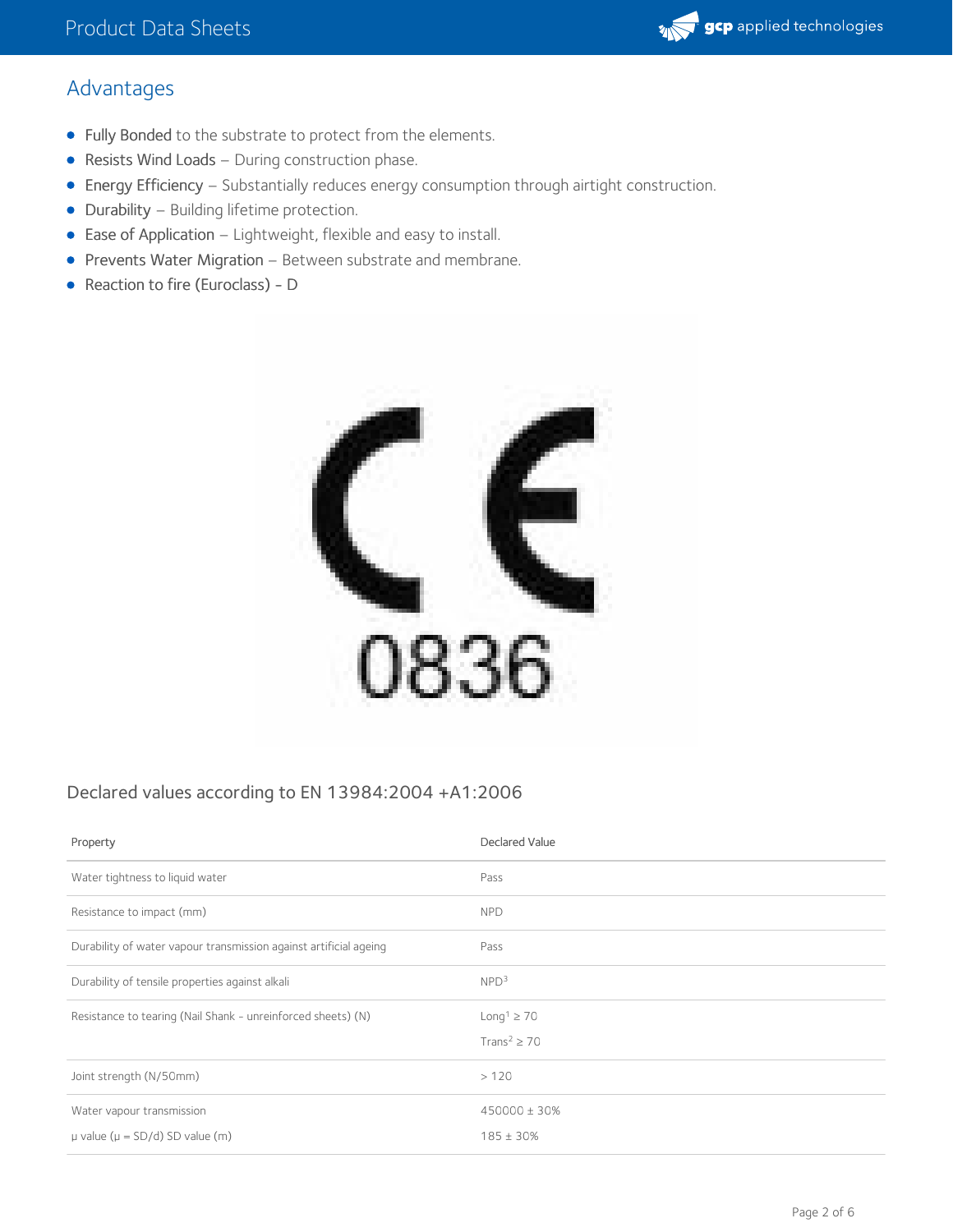# Product Data Sheets



| Tensile properties -                                       | Long <sup>1</sup> $\geq 4.5$                                  |
|------------------------------------------------------------|---------------------------------------------------------------|
| unreinforced sheets (N/6mm)                                | Trans <sup>2</sup> $\geq$ 4.5                                 |
| Tensile properties -<br>unreinforced sheets (Elongation %) | Long <sup>1</sup> $\geq$ 110<br>Trans <sup>2</sup> $\geq$ 110 |
| Reaction to fire (Euroclass)                               | D                                                             |
| Dangerous substances                                       | <b>NPD</b>                                                    |

#### Footnotes:

- 1. Longitudinal related to the roll direction
- **2.** Transversal related to the roll direction
- **3.** Not required due to application
- **4.** NPD No performace determined.

All declared values shown in this data sheet are based on test results determined under laboratory conditions and with the product sample taken directly from stock in its original packing without any alteration or modification of its component parts.

#### Limitations

PERM-A-BARRIER®VC20 Membrane must not be applied in areas where they will be permanently exposed to UV light and must be covered within a reasonable amount of time, not to exceed 90 days.

### **Warranty**

Perm-A-Barrier systems are warranted to be free of defects in manufacture for a period of 10 years.

#### Installation

#### Surface Preparation

Surface must be smooth, clean, dry and free of voids, loose aggregate, loose nails, sharp protrusions or other matter that will hinder the adhesion or regularity of the wall membrane installation. Clean loose dust or dirt from the surface to which the wall membrane is to be applied by wiping with a clean, dry cloth or brush. If the substrate is damp, allow to dry or use PREPRUFE®SC1 Primer to prepare the area to receive the membrane.

#### Primer Installation

When required, apply PREPRUFE®SC1 Primer by air spray, brush or roller application, allowing to dry until surface becomes tacky. Drying times may vary depending on temperature and humidity conditions. Refer to PREPRUFE®SC1 Primer product data sheet for installation recommendations.

#### **Temperature**

PERM-A-BARRIER  $^{\circ}$ VC20 Membrane may applied when the surface temperatures are between 5 °C and 35 °C.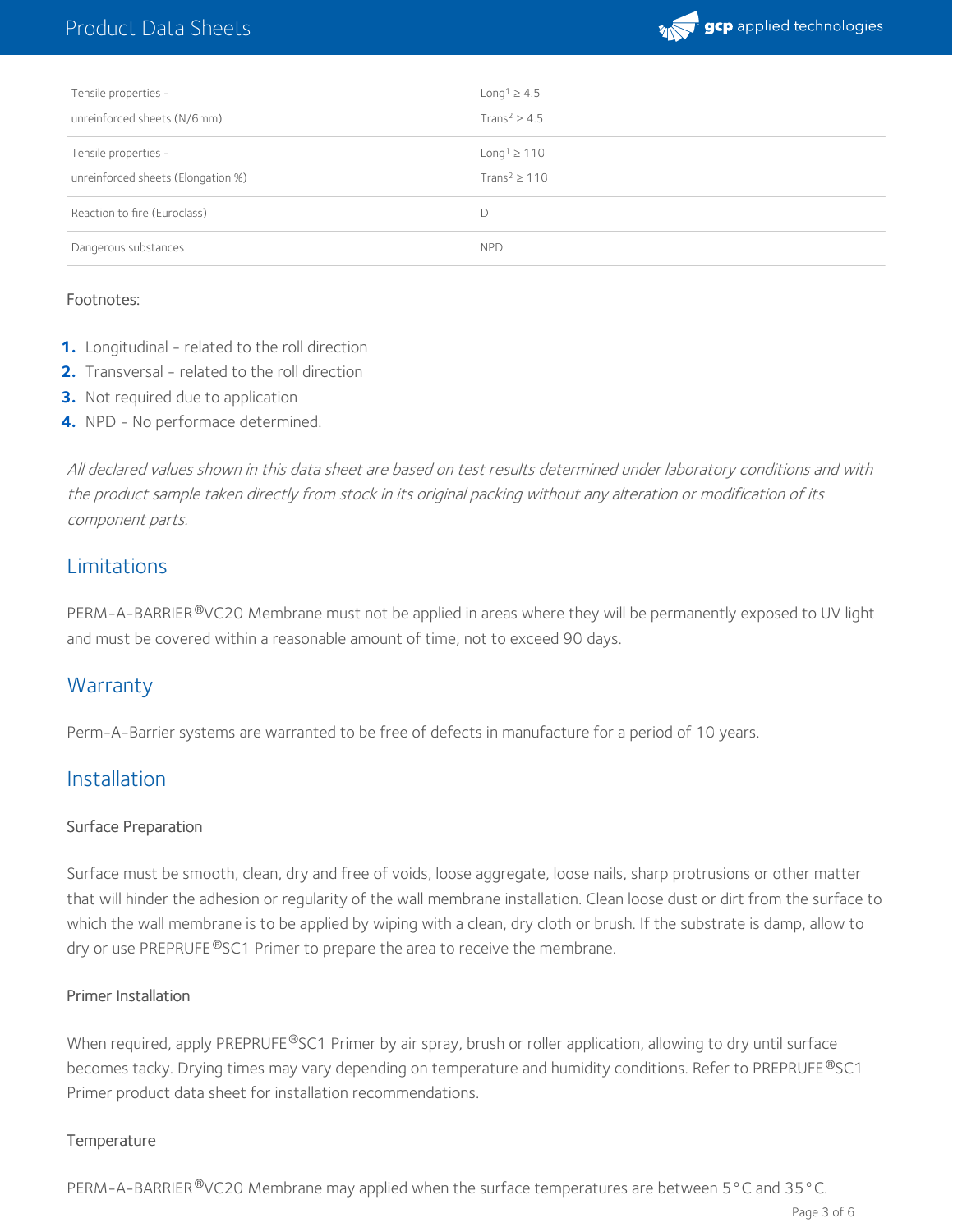

#### Membrane Installation

Cut membrane into easily handled lengths. Apply membrane horizontally or vertically to prepared substrates such as CPD,

OSB and CLT

Each length of the membrane must be installed so that subsequent sheets applied above must overlap the sheet below by 50 mm. Always ensure that the laps are formed in a weatherproof water shedding manner.

End laps that occur in subsequent lengths that follow should maintain a minimum overlap of 50 mm. The membrane must be pressed firmly into place with a hand roller or the back of a utility knife as soon as possible, ensuring continuous and intimate contact with the substrate to prevent water from migrating under the membrane.

Apply BITUTHENE®LM to seal around the tie wire projections. Fit the PERM-A-BARRIER®VC20 Membrane tightly around all penetrations through the membrane and seal using Bituthene LM.

Continue the membrane into all openings in the wall area, such as windows, doors, etc., and terminate at points that will prevent interior visibility. The installation must be made continuous at all framed openings.

Coordinate installation of the PERM-A-BARRIER®VC20 Membrane with the roofing trade to ensure continuity with the roofing system at this critical transition area.

At the end of each working day, if the wall has been only partially covered, apply a bead of Bituthene LM along the top edge of the membrane at its termination to prevent vertical drainage of precipitation from penetrating the end and undermining the membrane adhesion.

Tool the Bituthene LM to ensure it is worked into the surface. Inspect the membrane before covering and repair any punctures, damaged areas or inadequately lapped seams.

Repairs must be made using PERM-A-BARRIER®VC20 Membrane sized to extend 150 mm in all directions from the perimeter of the affected area. If repairs are required, carefully cut out affected areas and replace in similar procedure as outlined above. The repair piece must be pressed into place with a hand roller as soon as possible to ensure continuous and intimate contact with the substrate.

### Membrane Protection

PERM-A-BARRIER®VC20 Membrane must be protected from damage by other trades or construction materials.

# Storage & Handling

All materials must be protected from rain and physical damage. Pallets of PERM-A-BARRIER®VC20 Membrane must not be double stacked on the job site. Provide cover on top and all sides, allowing for adequate ventilation. Store membrane where temperatures will not exceed 30°C for extended periods. All products must be stored in a dry area. Store only as much material at point of use as is required for each day's work.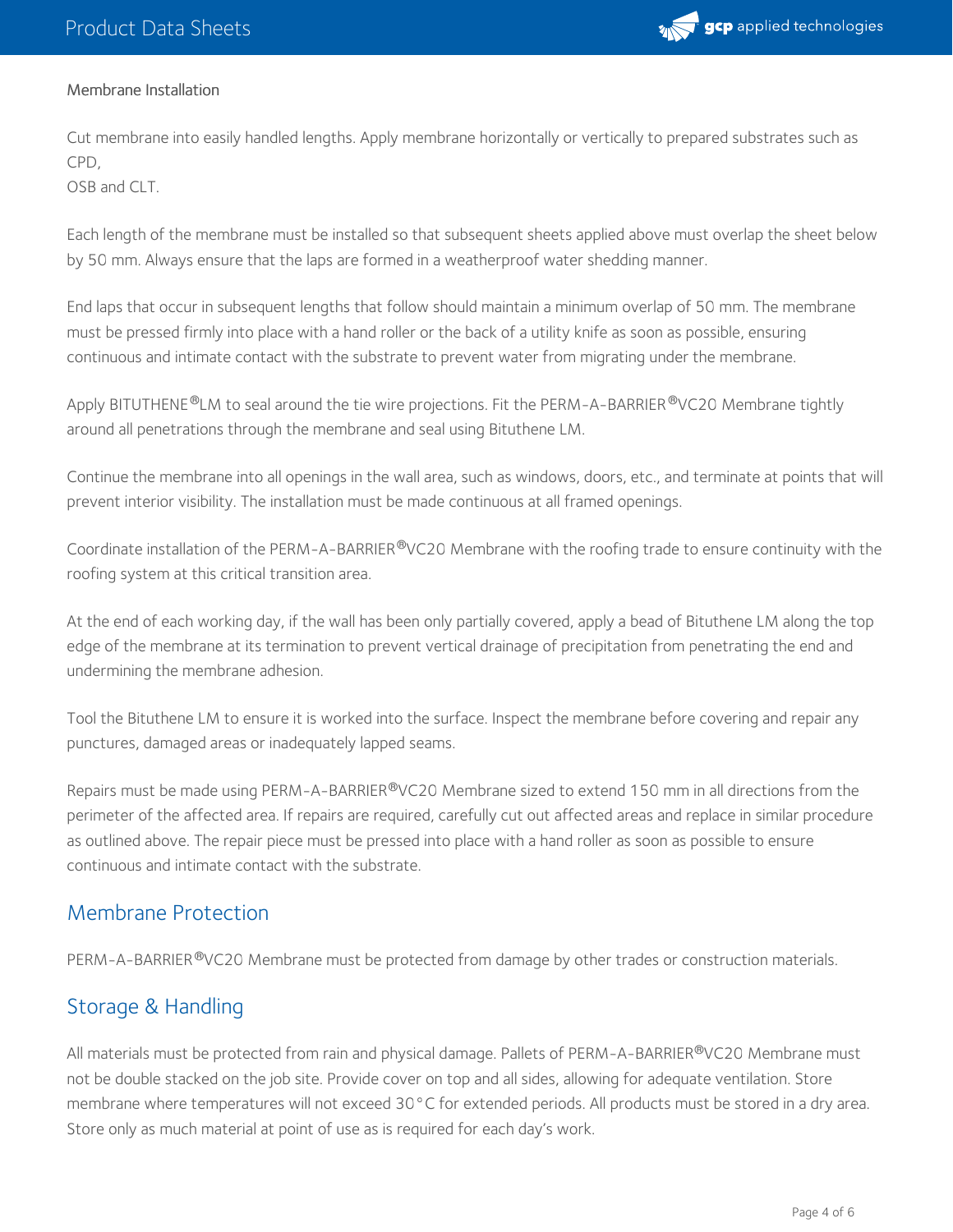

# Supply

| Perm-A-Barrier VC20 | 1.2 m x 50 m roll      |
|---------------------|------------------------|
| Weight              | 31 kg                  |
| Minimum overlap     | 50 mm                  |
| Storage             | $<$ 30 $^{\circ}$ C    |
|                     | 5 & 20 litre can       |
| Ancillary Products  | 10 - 12 sq m per litre |
|                     | 5.7 litre pack         |
| Preprufe SC1        |                        |
| Coverage*           |                        |
| <b>Bituthene LM</b> |                        |

(\*) Depending upon method of application, surface porosity and ambient temperature.

# Physical Properties

| <b>PROPERTY</b>                | <b>TYPICAL VALUE</b> |
|--------------------------------|----------------------|
| Thickness (mm)                 | 0.4                  |
|                                | 0.019                |
| Water vapour Transmission ASTM |                      |
| E-96 US Perms                  |                      |
| Vapour Resistance MNs/g        | $900 \pm 30\%$       |
| Vapour Resistivity MNs/gm      | $2.25 \pm 30\%$      |
| µ value                        | 450000 ± 30%         |
| SD value (m)                   | $185 \pm 30\%$       |

# Health and Safety

There is no legal requirement for a Safety Data Sheet for PERM-A-BARRIER®VC20 Membrane. For health and safety questions please contact GCP Applied Technologies Limited. For Preprufe SC1 primer and Bituthene LM read the product label and Safety Data Sheet (SDS) before use. Users must comply with all risk and safety phrases. SDS can be obtained from GCP Applied Technologies Limited.